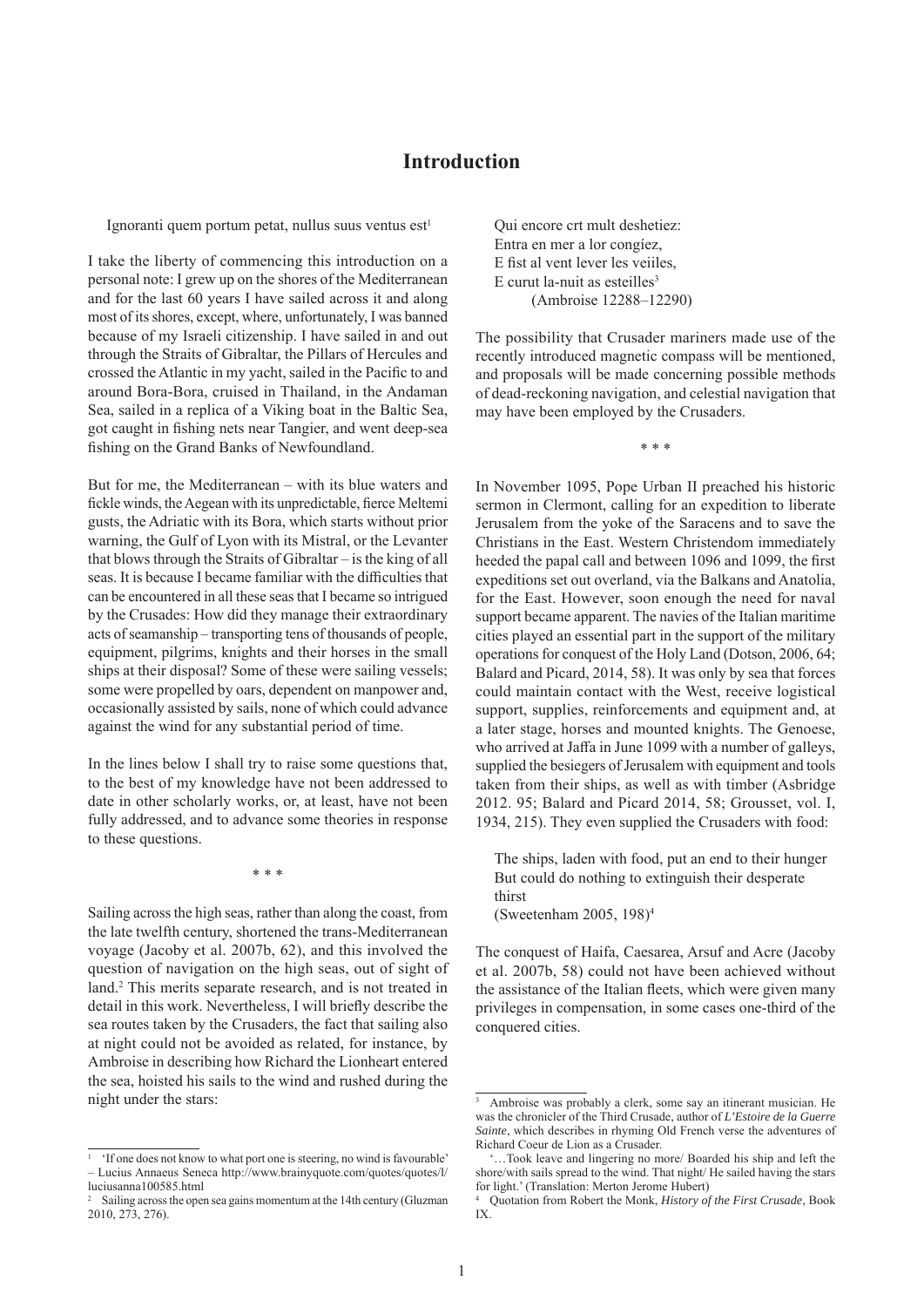Once the coastal area was taken, the Italian vessels remained for surveillance and to help counteract the Egyptian fleet based in Ascalon until the conquest of that city in 1153.

While the first two Crusades chose the land routes as the main avenue of approach, and had to cross the Balkans and Anatolia, by the end of the twelfth century transport by sea was preferred not only for logistic support, but above all, for the passage to Outremer of major reinforcements. In 1191, during the Third Crusade, Philippe-Auguste approached Genoa to transport his troops, whereas Richard the Lionheart used the English *nefs,* cogs from northern Europe, the *busses* from Marseilles and the galleys of Genoa and Messina. In 1203 Venice built and armed approximately 230 vessels in order to fulfil its obligations under a contract concluded with the delegates of the Fourth Crusade. Frederic II used the naval resources of Puglia (Apulia) and Sicily for his expedition of 1227–1229. In 1247 Louis IX (Saint Louis) appointed two Genoese admirals to negotiate the charter of ships he required for his Egyptian Crusade. All these maritime projects enhanced ship-building in the maritime cities of Marseilles, Genoa, Venice and, to some extent, also Pisa. These activities and mass travel to Outremer generated profits for the maritime cities and to their ports, as well as to the ports of Puglia and Barcelona.

The requirements of the Crusades also generated new navigational techniques and new organization and management of the various fleets, which some scholars describe as a maritime revolution (Pryor, 2015).<sup>5</sup> Ships with greater carrying capacity began to be built in the second half of the twelfth century.

There has been much research into the Crusades, including the study of transport by sea of horses, pioneered by Pryor, and Dotson.<sup>6</sup> However, it seems that some questions concerning Crusader seamanship remain unanswered. For example, Ambroise and others describe how Richard the Lionheart attempted to to save the Christians from Saracen massacre by sailing from Haifa to Jaffa in only 12 hours. They even describe how he removed his leg armour and jumped into the water, which reached up to his belt (or groin, depending on the version). But how did Richard manage to sail from Haifa to Jaffa in about 12 hours? And where in Jaffa did he land? The beach is now, and probably was then, north of the port.

Among the questions research has not sufficiently answered is how horses and knights were landed from ships. Clari describes how the mounted knights descended from their ships during the invasion of Constantinople (Clari 1966, 68); but there is little information on how such landings took place in the Holy Land, and which ports, if any, were able to accommodate the huge Christian fleets. A theory is advanced in the present book.

Despite the extensive study of the port of Acre, it seems that some issues about that city have yet to be addressed. For example, how could such a small port accommodate a fleet of many dozens of galleys, assuming that each galley or 'round ship' measured over 30 m in length, and a fleet consisted of thirty to fifty galleys and round ships bringing the total length of the vessels to more than 1 km (even mooring ships side-by-side)?

The so-called 'Port of Apollonia' may have played an important role in establishing a connection between the Crusader castle and the sea, but what was that role, and was it indeed a port?

A substantial research project in and around the 'port' of Apollonia used boat-mounted, ground-penetrating sonar to locate underwater finds in its vicinity.

 An additional underwater search involving more than 30 volunteer divers was carried out inside the 'port' itself.

Answers to some of these and other research questions can be found only by actual experience at sea. For example, I endeavoured to simulate King Richard's voyage from Acre to Jaffa in a yacht, during approximately the same dates and covering the same distances, solely under sail, in order to examine the veracity of the story, as told by Ambroise, at least in terms of the time Ambroise said it took.

I studied medieval texts and illuminations to understand the use of various rigs, modes of fleet operation and the use of small vessels. I tried to reach conclusions by studying medieval pictures and illuminations as, for example, Figure 1, that of a fleet sailing to conquer Troy:



**Figure 1.** *A fl eet sailing to conquer Troy***.** *Les Livres des Histoires du commencement du monde* **(fourteenth century?) British Library, Stow 54, fol. 82v**

<sup>5</sup> The beginning of this introduction is based on the chapter entitled *Les croisades et la mer* in Balard and Picard, 2014, 58–59.

<sup>6</sup> For example: J. E. Dotson, Ship Types and Fleet Composition, *Logistics of Warfare in the Age of the Crusades*, ed. J. H. Pryor, Aldershot, 2006, pp. 63–75, and J. H. Pryor, "Transportation of Horses by Sea during the Era of the Crusaders: Eighth century to 1285 A.D.", *Mariner's Mirror* 68.1, 1982, pp. 9–27. 68.2, 1982, pp. 103–126.